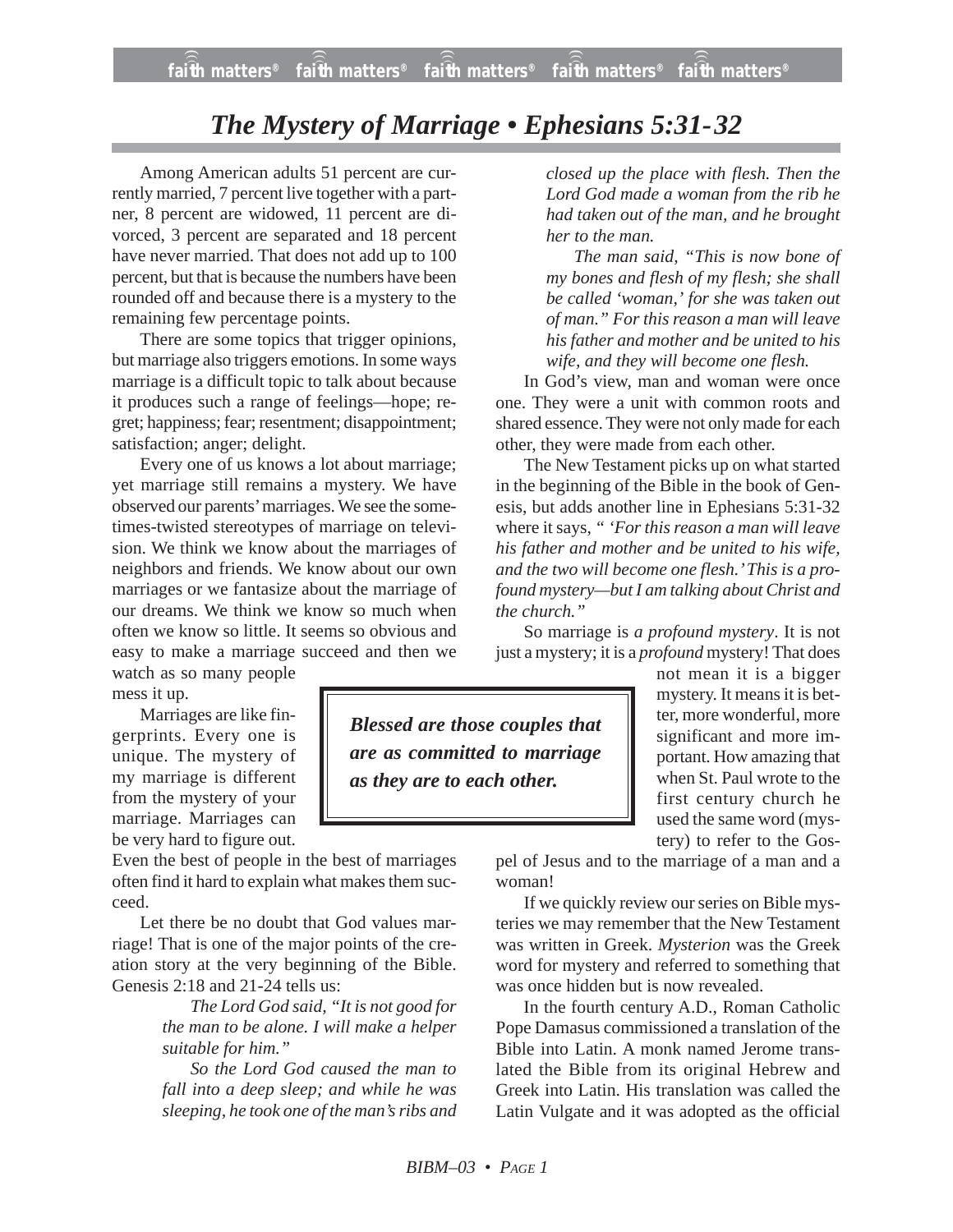and authoritative version of the Catholic Church. When he translated the Greek word *mysterion* into Latin he used the Latin word *sacrimentum.* In its old definition *sacrimentum* meant pretty much the same in Latin as the Greek word *mysterion*. However, in later years the word "sacrament" took on a new and different meaning similar to baptism and communion as a means of saving grace. As a result, marriage became one of the seven sacraments of the Catholic Church.

I appreciate the high value given to marriage in the idea of sacrament but I think we need to stick closest to the biblical use of *mysterion* that marriage is a wonderful gift from God that has a profound blessing and truth to it.

The mystery of marriage is that it has a supernatural unity. It is like the unity that parents and children have, but it goes beyond that and eventually replaces the parent-child relationship with the husband-wife relationship. Marriage has a supernatural blessing and presence. It is important to God and he glues it together in a way that is unlike any other relationship. The sexual union of marriage is only one expression of the deeper connection of soul, mind and friendship. These are two people who are meant to complete one another.

God's plan is for a man and woman to leave parents and unite with a marriage partner. In other words, marriage is to become the primary social relationship of life replacing family of origin with a new family through marriage.

I know what you may be thinking. There are people who have gone from terrible parents to terrible marriages. That is true. But there are also people who have gone from good parents to good marriages. The mystery of God is that marriage works—not always—but it does work. And, when it works it is a marvelous, profound, wonderful, almost indescribable relationship.

In 1995 Christopher Reeve went from being Superman on the screen to being a paraplegic in a wheelchair. He was in a horse riding accident that severely damaged his spinal cord and was paralyzed from the shoulders down. Following the accident both he and his mother considered pulling the plug on his respirator and letting him die. In his biography, *Still Me,* Christopher Reeve tells how he shared his despair with his wife, Dana. "I mouthed my first lucid words to her. 'Maybe we should let me go.' " With tears in her eyes she told him to fight back and said, "I want you to know that I will be with you for the long haul, no matter what. You're still you, and I love you."

This is just one of many examples of the mystery of marriage. How do you explain it other than this supernatural reality of leaving and uniting?

When St. Paul wrote about marriage he wrapped a mystery inside the mystery when he said in Ephesians 5:31-32, *" 'For this reason a man will leave his father and mother and be united to his wife, and the two will be come one flesh.' This is a profound mystery—but I am talking about Christ and the church."*

So the mystery in the mystery is not about marriage at all. It is about *"Christ and the church."* This is amazing all by itself. Obviously, God is ultimately concerned about his Son, Jesus Christ. And God cares deeply about the church for which Jesus died. The Bible says that if you want to understand the relationship of Jesus Christ to the church then look at a marriage and if you want to understand marriage look at the relationship of Jesus to the church.

Every time the Bible refers to the church it is always referring to people—and always to Christians. If you are a Christian you are part of the church of Jesus Christ.

There is a wonderful *profound* mystery to the relationship between Jesus and the church. We are in love with Jesus and Jesus loves us. We are committed to Jesus and he is committed to us. We are so committed that we have changed our names to be like his! We are totally and ultimately dependent on him. He is the basis of everything in our lives and he is certainly the basis of determining our eternal destiny. The way we become Christians is much like the way we become married—we make a deliberate choice and a definite commitment at a specific time (getting married is usually with a wedding; becoming a Christian is usually with a prayer of commitment).

You may be thinking that just as you know about messed up marriages you know about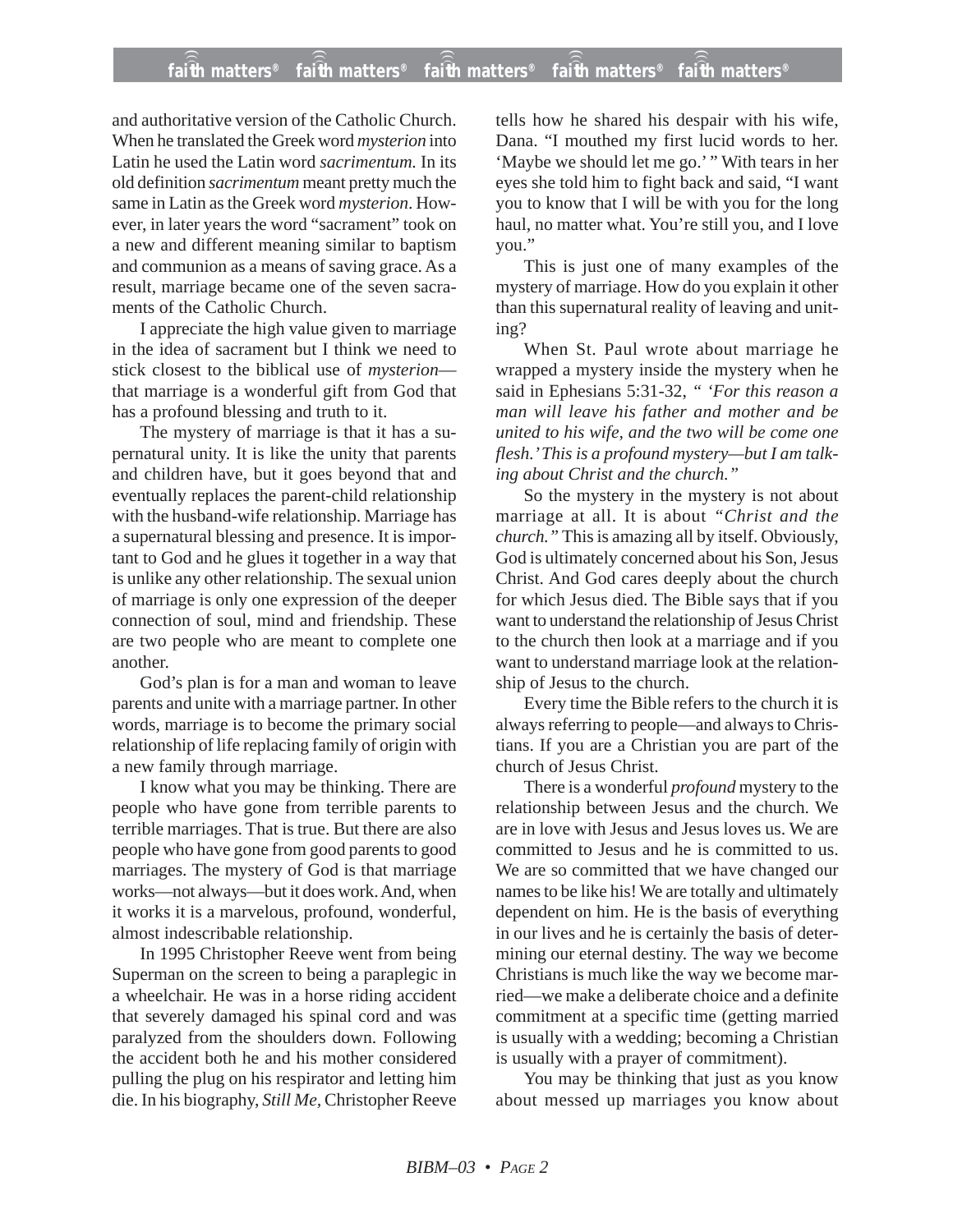## **faith matters® faith matters® faith matters® faith matters® faith matters®** ))) ))) ))) ))) )))

messed up churches. So, is this a good comparison? If I were doing this I might come up with another analogy. But this is the analogy God gave us, recognizing that just as people do not always behave well in marriage so people do not always behave well in churches. But the mystery of supernatural unity is still there. God gives his divine blessing and eternal glue to the relationship between Jesus and the church and he does the same thing within marriage. When it is bad it can be really bad, but when it is good it is wonderfully all that God wants it to be.

I will admit to you that I am biased by my own personal experience. I have personally had a wonderfully long and positive encounter with both marriage and the church. I love Jesus. I love Charleen. I love the church. I see exactly what

the Bible is talking about in comparing these relationships with one another. They truly are profound supernatural wonderful mysteries from God.

Let's get down to the practical side of what we

can actually do to make our marriages and the marriages around us into the kind of magnificent mystery God intended them to be. The list could potentially be long because it is often complicated. It is a somewhat different answer for every marriage because every marriage is unique. But we can probably summarize it with about half a dozen central points that are the launching pad for the kind of relationships God wants us to have.

Christ is first. For a marriage to be a Christian marriage Jesus Christ must be central. Blessed are those who keep Jesus Christ central throughout their marriages rather than scream for help when the marriage is badly broken. One study claims that when two Christians receive pre-marital counseling, marry in the church, attend church regularly and pray together daily the divorce rate is approximately one in 39,000.

A major problem encountered by people going into marriage is unrealistic expectations. Couples idealize their relationship, expect perfection and anticipate the best. While it is good to start out with high expectations, we all need

*Talk to each other. Better yet, listen!*

commitment in marriage to get through the difficult times. Blessed are those couples that are as committed to marriage as they are to each other.

While marriage is fun and is intended by God to be fun, a successful marriage is also a lot of hard work. There are inevitable challenges. Marriages succeed when both partners commit "for better for worse, for richer for poorer, in sickness and in health." One of the biggest problems is not that couples stay when they should leave but that they give up too easily. When our marriages sail through rough waters we need to let our commitment cause us to seek every possible opportunity to make that marriage succeed.

Christ, commitment—and friendship. We need to work on friendship. Remember what it was like when you first met—the hours you spent

> talking, the interests you shared, the friendship you built. Suddenly, she was interested in baseball. He started to read up on art history. You spent time getting to know each other's friends. You went out of your way to spend time together, to

find common ground, to build your relationship. For a marriage to fulfill the mystery, friendship must be life-long.

John Gottman, Ph.D., is an author and relationship researcher. This is what he says:

> The determining factor in whether wives feel satisfied with sex, romance and passion in their marriages is, by 70 percent, the quality of the couple's friendship. For men, the determining factor is, by 70 percent, the quality of the couple's friendship. *So men and women come from the same planet after all.*

> Many people think that the secret to reconnecting with their partner is a candlelight dinner or a by-the-sea vacation. *But the real secret is to turn toward each other in little ways every day.*

Talk to each other. Better yet, listen! One of the most frequently listed reasons for extra-marital affairs is that someone listened. They were most attracted by a genuinely interested listening ear.